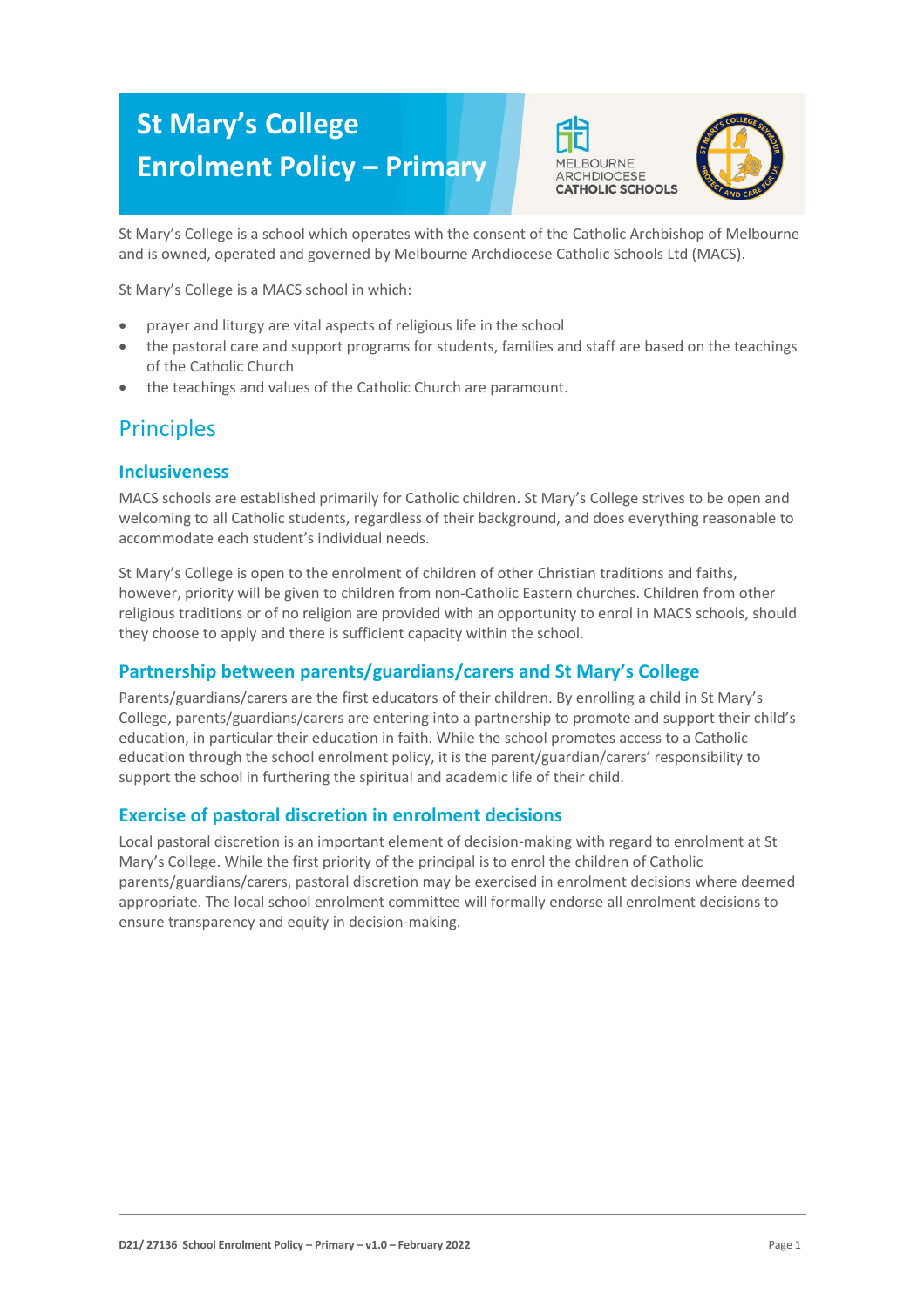### **Priority enrolment**

There is an agreed order of priority for enrolment in MACS schools, which must be followed in the enrolment policy and procedures. As systemic Catholic schools, the first priority of MACS schools is the provision of a Catholic education for Catholic children.

The order of priority for MACS primary schools is:

- 1. Catholic children who are residents of the parish
- 2. siblings of children already enrolled in the school
- 3. Catholic children who are not residents of the parish but are recognised as parishioners by the parish priest
- 4. Catholic children from other parishes (for pastoral reasons)
- 5. children from non-Catholic Eastern churches (i.e. Greek Orthodox, Coptic Orthodox, Ukrainian Orthodox, Russian Orthodox, Serbian Orthodox and other Orthodox) who are residents of the parish
- 6. children from non-Catholic Eastern churches (i.e. Greek Orthodox, Coptic Orthodox, Ukrainian Orthodox, Russian Orthodox, Serbian Orthodox and other Orthodox) who reside outside the parish
- 7. other Christian children who are residents of the parish
- 8. other Christian children who reside outside the parish
- 9. non-Christian children who are residents of the parish
- 10. non-Christian children who reside outside the parish.

# **Definitions**

#### **Catholic child**

For the purpose of enrolment in a Catholic school, a child is considered to be Catholic if they are a member of the Catholic Church, usually established by a Certificate of Baptism and have fully participated in a sacramental program or, there is evidence of an intention to complete their sacramental journey.

#### **Enrolment catchment area**

The enrolment catchment area is a defined area from which a school enrols students as officially designated to a school by MACS. The parish for St Mary's College is Seymour. In parishes with more than one primary school, the catchment for each school is determined by the parish in consultation with MACS.

Enrolment is subject to the maximum capacity of the school.

#### **Orthodox child**

For the purpose of enrolment in a Catholic school, a child is considered to be Orthodox if they are a member of a non-Catholic Eastern church, including Greek Orthodox, Coptic Orthodox, Ukrainian Orthodox, Russian Orthodox, Serbian Orthodox and other Orthodox.

#### **Parish**

'Parish' refers to the local parish as defined by its geographical boundaries and student location is based on home address.

# Parental Responsibilities

At the time of enrolment at St Mary's College, parents/guardians/carers make a commitment to provide ongoing support for their child's Catholic education. In particular, parents/guardians/carers are asked to make an explicit commitment to the following responsibilities: